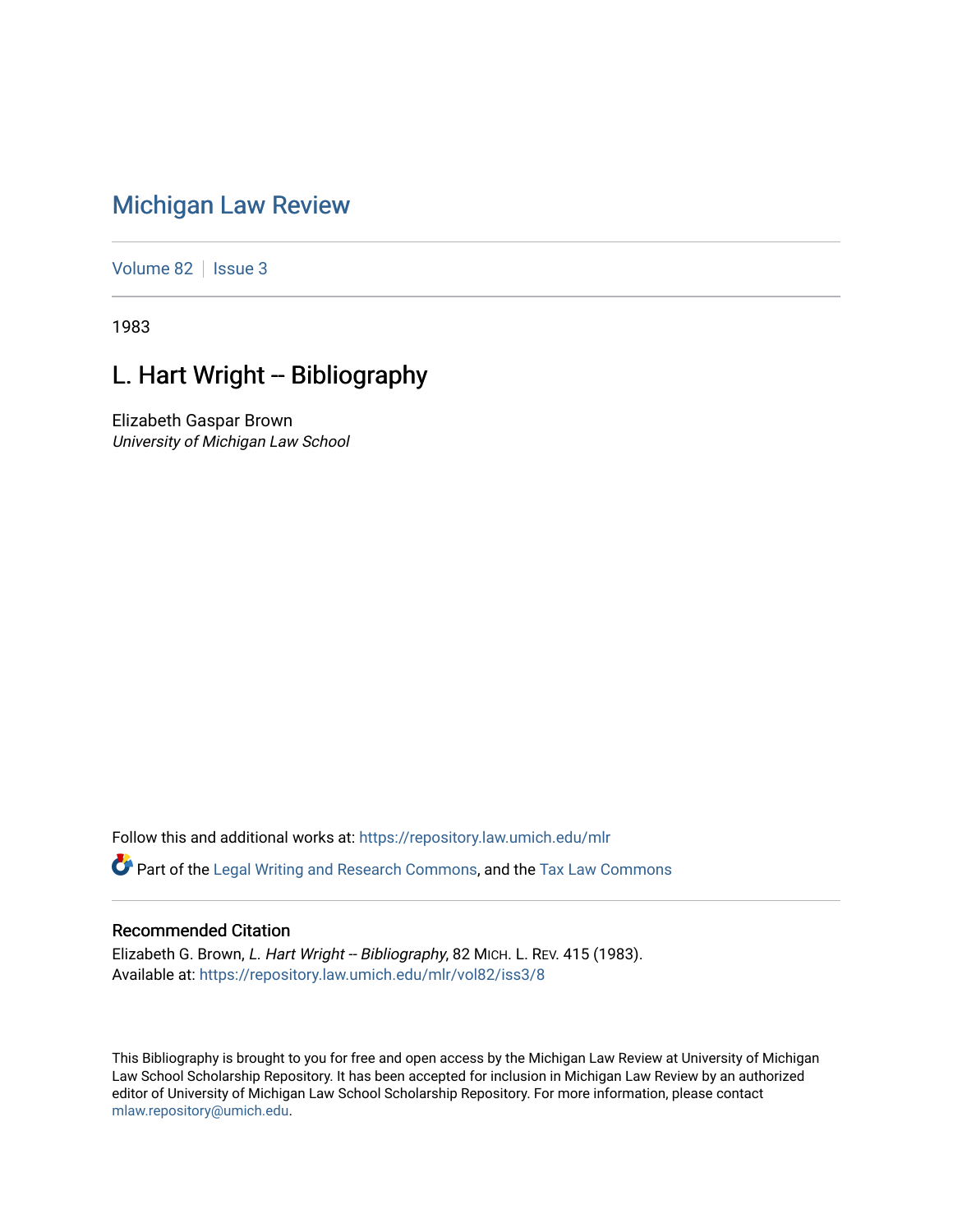## **L. HART WRIGHT - BIBLIOGRAPHY**

*Elizabeth Gaspar Brown\** 

- Book Review. MICH. S. B. J., Apr. 1949, at 15. (Reviewing V. GSVOSKI, SOVIET CIVIL LAW (1948)).
- Book Review. 4 J. LEGAL EDUC. 374 (1952). (Reviewing **J. HANNA** & **J. MACLACHLAN, CASES AND MATERI-ALS ON CREDITORS' RIGHTS (1951)).**
- **CASES AND MATERIALS ON** FEDERAL **INCOME TAXATION.**  With *Paul G. Kauper* (2d ed.). Ann Arbor: Overbeck Co. 1951. Pp. *v,* 534.
- *Proposing a State Law Revision Commission for Michigan.*  With *E. Blythe Stason, Samuel D. Estep & William J. Pierce.* 30 MICH. S. B. J., July 1951, at 25.
- *Realization of Income Through Cancellations, Modifications, and Bargain Purchases of Indebtedness.* Pts. 1 & 2. 49 MICH. L. REV. 459, 667 (1951).
- **CASES AND MATERIALS ON ESTATE, INHERITANCE, AND**  GIFT TAXATION. With *Paul G. Kauper* (2d ed.). Ann Arbor: Overbeck Co. 1952. Pp. *xvii,* 244.
- *Title Examinations as Affected by the Federal Gift and Es*tate Tax Liens, 5<sup>1</sup> MICH. L. REV. 325 (1953), re*printed in* DIG. TAX ARTICLES, Nov. 1953, at 44.
- CASES AND MATERIALS ON FEDERAL INCOME TAXATION. With *Paul G. Kauper* (3d ed.). Ann Arbor: Overbeck Co. 1954. Pp. 613. 3 vols.
- **CASES AND MATERIALS ON ESTATE, INHERITANCE, AND**  GIFT TAXATION. WITH *Paul G. Kauper* (3d ed.). Ann Arbor: Overbeck Co. 1955. Pp. 447. 2 vols.
- *Michigan Title Examinations and the 1954 Revenue Code's New General Lien Provisions.* 53 MICH. L. REv. 393 (1955).
- *The Effect of the Source of Realized Benefits Upon the*   $\tilde{Supreme}$  Court's Concept of Taxable Receipts. **STAN. L. REV. 164 (1956).**
- Transfers of Joint Property in Contemplation of Death: A

<sup>\*</sup> Research Associate in Law, The University of Michigan. - Ed.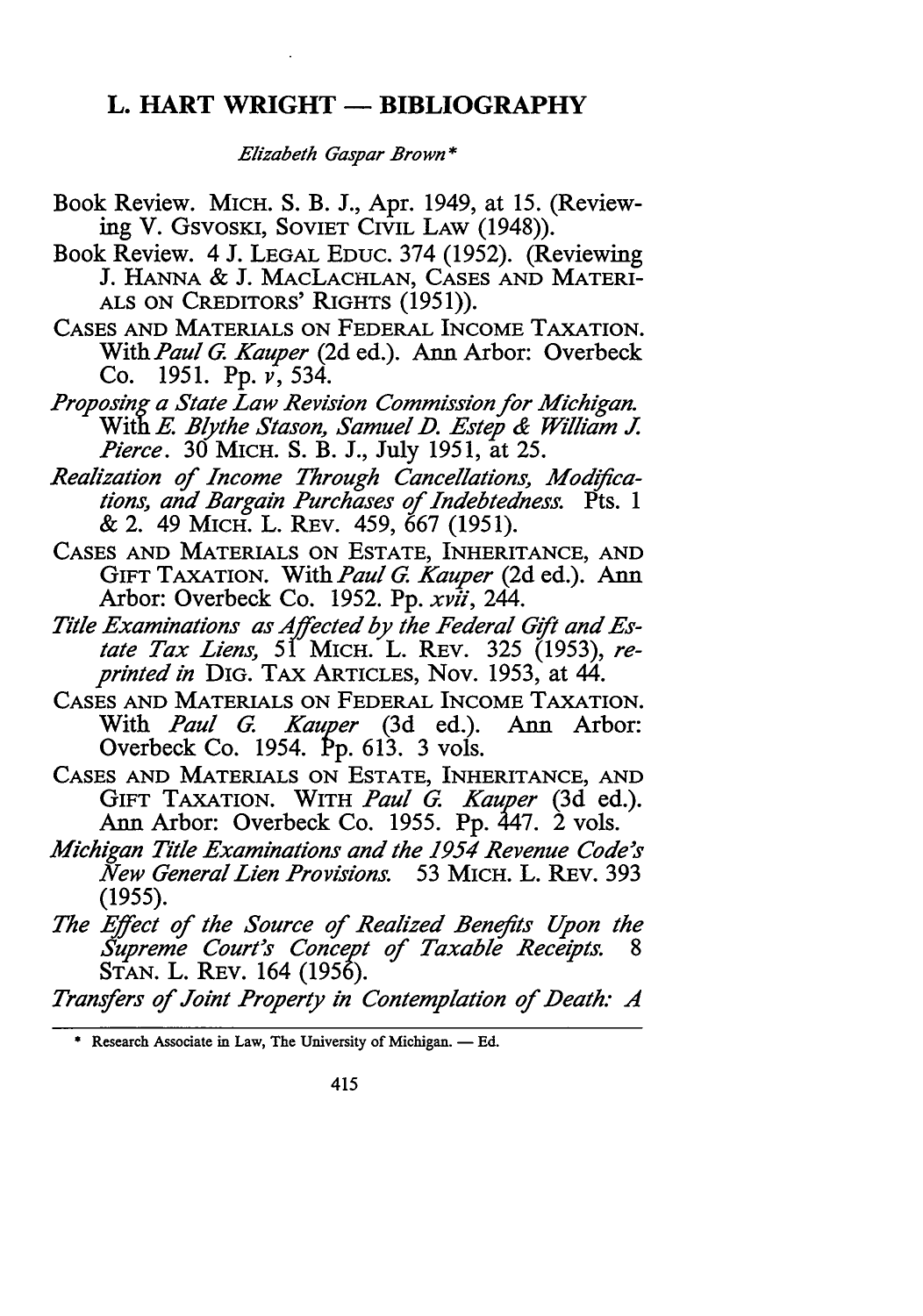*Call for Immediate Statutory Revision.* 55 MICH. L. REv. I (1956).

- **RESEARCHING FEDERAL INCOME TAX QUESTIONS.**  Washington, D.C.: United States Treasury Department. 1957. Pp. 107.
- *Internal Revenue Service Technicians: Yesterday and Tomorrow.* 20 ANN. INST. ON ACCT. 122 (Ohio State College of Commerce Conference Ser. No. C-125, 1958).
- *The Impact of Recent Tax Stimulants on Modest Enterprises: A "New Look"for Messrs. Small and Smaller .Business.* With *Jerome .B. Libin.* 57 MICH. L. REV. 1131 (1959).
- **BASIC INCOME TAX LAW COURSE FOR INTERNAL REVE-NUE AGENTS AND OFFICE AUDITORS: INDIVIDUAL, PARTNERSHIP, AND SIMPLE CORPORATE TAX AF-**FAIRS. (2d ed.). Washington, D.C: United States Treasury Department, Internal Revenue Service, Audit Division. 1960. Pp. *xi,* 776.
- *Taxation.* With *J. van Hoorn, Jr.,* in 2 AMERICAN ENTER-PRISE IN THE EUROPEAN COMMON MARKET: A LE-GAL PROFILE 343 (E. Stein & J. Nicholson eds.). Ann Arbor: The University of Michigan Press. 1960.
- FEDERAL TAX LIENS. With *William* T. *Plumb, Jr.* Philadelphia: American Law Institute. 1961. Pp. *xvi,* 233.
- *Utilization of Subchapter Sand Section 1244 Stock.* 12 W. **RES. L. REV. 225 (1961).**
- **ADVANCED INCOME TAX LAW COURSE FOR INTERNAL**  REVENUE AGENTS: DOMESTIC CORPORATE TAX AF-FAIRS. Washington, D.C.: United States Treasury Department, Internal Revenue Service, Audit Division. 1962. Pp. *xiii,* 741.
- **ADVANCED INCOME TAX LAW COURSE FOR INTERNAL REVENUE AGENTS: INTERNATIONAL CORPORATE**  AND INDIVIDUAL TAX AFFAIRS. Washington, D.C.: United States Treasury Department, Internal Revenue Service, Audit Division. 1962. Pp. *xiv,* 170.
- *A Tax Formula To Restore the Historical Effects of the An*titrust Treble Damage Provisions. **65 MICH. L. REV.** 245 (1966).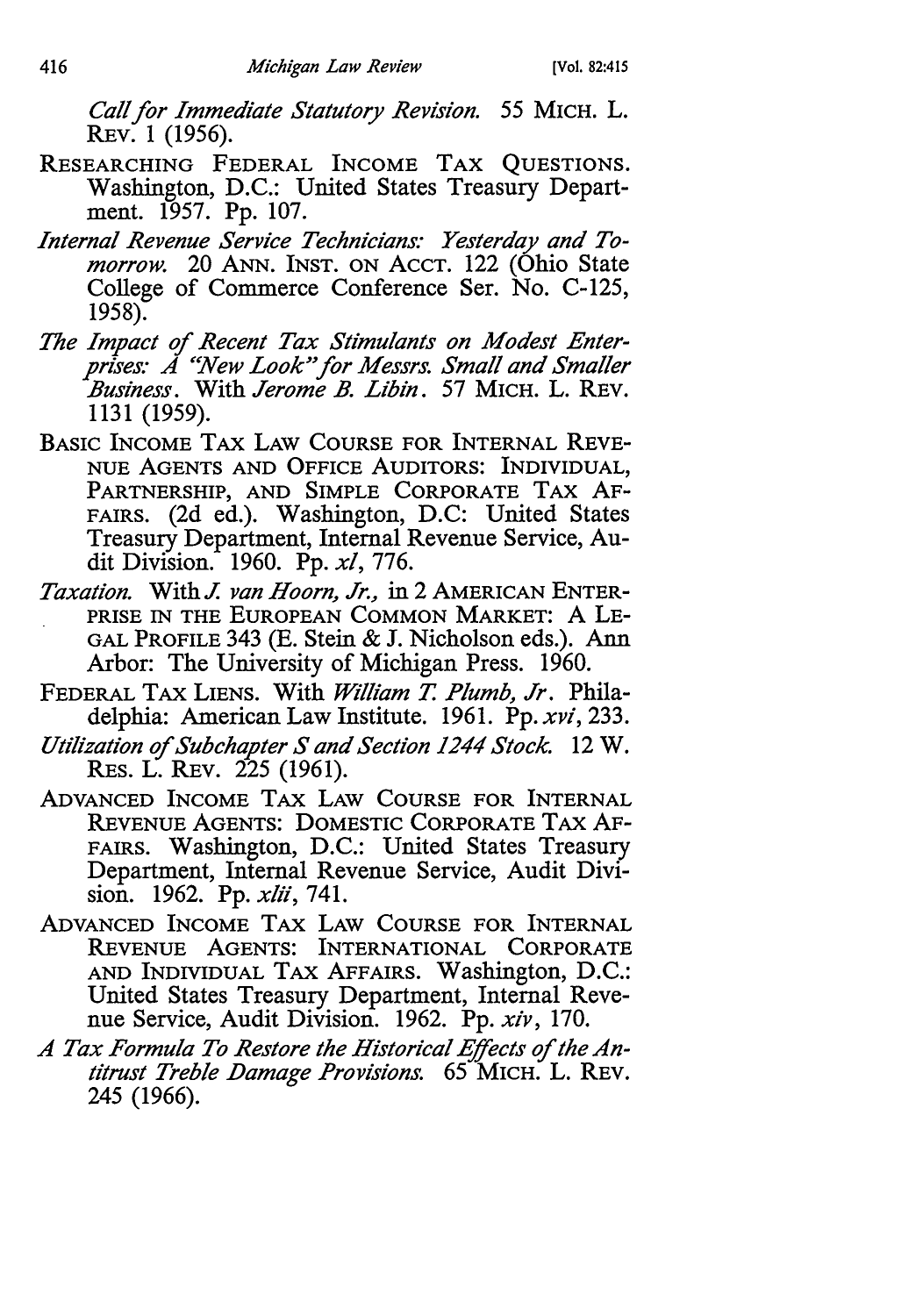- *Statement: Hearings Before the Subcommittee on Antitrust and Monopoly of the Senate Committee on the Judiciary,* 89th Cong., 2d Sess. 3 (1966) (statement concerning legislation on making antitrust treble damages non-tax-deductible).
- **COMPARATIVE CONFLICT RESOLUTION PROCEDURES IN TAXATION: AN ANALYTIC COMPARATIVE STUDY.**  With *Jean Van Houte, Pierre Ker/an, Helmut Debatin, James A. Johnstone, H. Schuttevaer & Elizabeth G. Brown.* Ann Arbor: The University of Michigan Law School. 1968. Pp. *xxv,* 486.
- **PROFESSIONAL DEVELOPMENT OF REVENUE AGENTS.**  With *Harry J. Donnelly.* Washington, D.C.: United States Treasury Department, Internal Revenue Service. 1968. Pt. 1, pp. *iv,* 96. Pt. 2, pp. *ii,* 27.
- NEEDED CHANGES IN INTERNAL REVENUE SERVICE CON-FLICT RESOLUTION PROCEDURES. Chicago: American Bar Foundation. 1970. Pp. *xiii,* 89.
- *Internal Revenue Service Conflict Resolution Procedures.*  LAW QUADRANGLE NOTES, Fall 1970, at 19 (Univ. of Michigan Law School).
- *Determination and Review of Tax Liabilities.* 6 ASSESSOR'S J., July 1971, at 27.
- *IRS Administrative Resolution of Federal Tax Disputes: Satisfactory or Unsatisfactory?* 1971 NATL. SocY. OF PUB. ACCT., PROC. ANN. PROF. INST. 43.
- Internal Revenue Service Taxpayer Assistance and Com*pliance Programs: Hearings Before the Senate Committee on Appropriations,* 93d Cong., 1st Sess. 2 (1973) (statement).
- Effect of IRC § 170(a)(3) on Mr. Nixon's deed dated March 27, 1969, S. Rep. No. 768, 93d Cong., 2d Sess. A85 (1974) (memorandum to Laurence N. Woodworth, Chief of Staff, Joint Committee on Internal Revenue Taxation).
- *Inadequacies* of *Freedom* of *Information Act as Applied to IRS Letter Rulings.* 28 OKLA. L. REV. 701 (1975), *reprinted as Neutralizing the Freedom of Information Act's Inadequacies as Applied to IRS Letter Rulings: Hearings Before the Subcommittee on Administration*